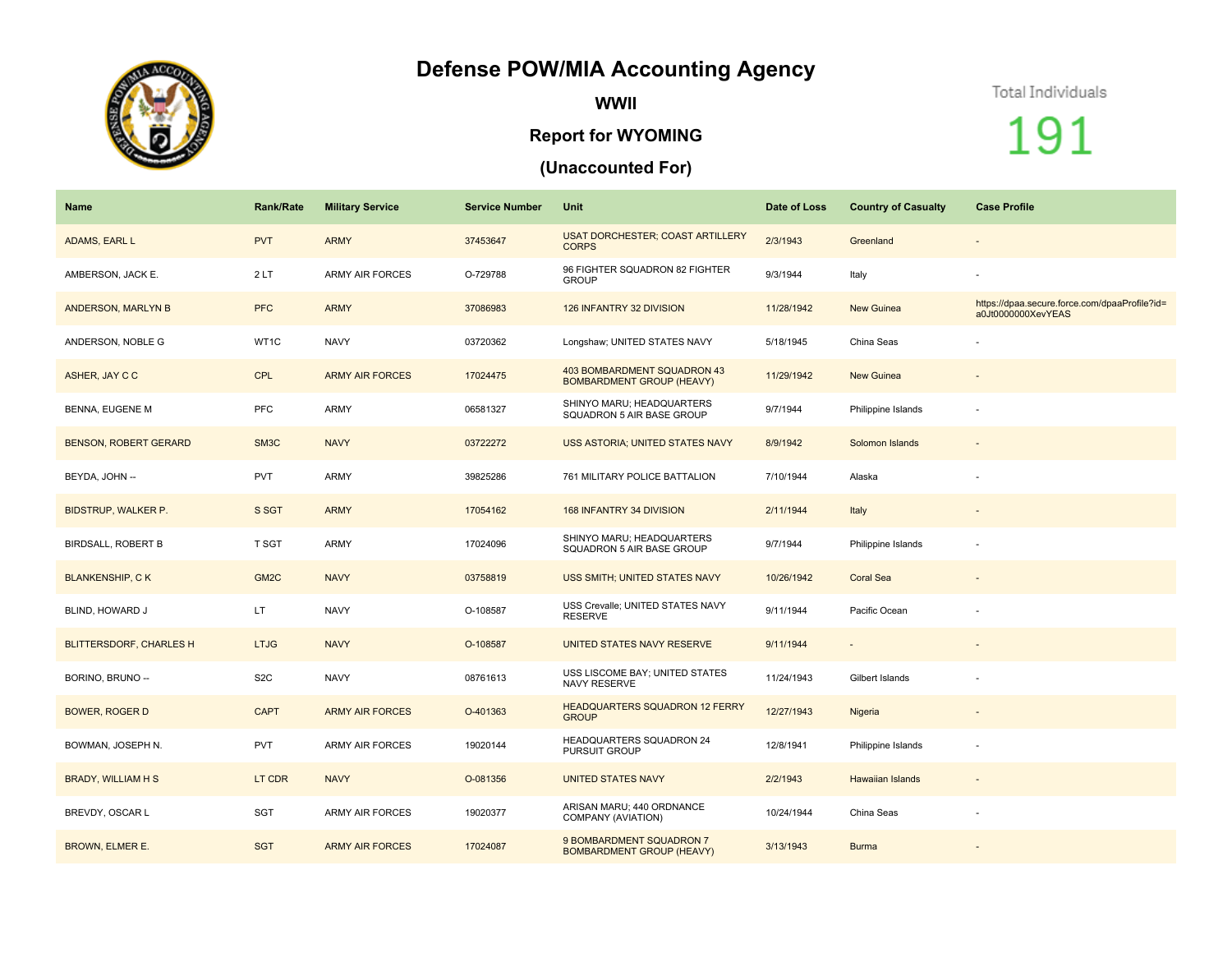| Name                           | <b>Rank/Rate</b>  | <b>Military Service</b> | <b>Service Number</b> | Unit                                                             | Date of Loss | <b>Country of Casualty</b>     | <b>Case Profile</b>                                                 |
|--------------------------------|-------------------|-------------------------|-----------------------|------------------------------------------------------------------|--------------|--------------------------------|---------------------------------------------------------------------|
| BROWNE, JACK D.                | S SGT             | <b>ARMY AIR FORCES</b>  | 17055750              | 728 BOMBARDMENT SQUADRON 452<br>BOMBARDMENT GROUP (HEAVY)        | 4/9/1944     | <b>Baltic Sea</b>              |                                                                     |
| <b>BUCHANAN, JAMES S.</b>      | 1LT               | <b>ARMY AIR FORCES</b>  | O-445417              | <b>AIR CORPS</b>                                                 | 3/1/1944     | Trinidad                       | https://dpaa.secure.force.com/dpaaProfile?id=<br>a0Jt00000004qzwEAA |
| CALVERT, LUTHER H              | RM3C              | <b>NAVY</b>             | 05530826              | HOEL; UNITED STATES NAVY RESERVE                                 | 10/25/1944   | Philippine Sea                 |                                                                     |
| <b>CARSON, VIRGIL B</b>        | <b>PFC</b>        | <b>ARMY</b>             | 37357817              | 325 GLIDER INFANTRY 82 AIRBORNE<br><b>DIVISION</b>               | 10/2/1944    | Holland                        | https://dpaa.secure.force.com/dpaaProfile?id=<br>a0Jt00000004rmIEAQ |
| CHENOWETH, ROLLAND E           | <b>PFC</b>        | <b>ARMY AIR FORCES</b>  | 19020459              | ARISAN MARU; 21 PURSUIT SQUADRON<br>24 PURSUIT GROUP             | 10/24/1944   | China Seas                     |                                                                     |
| <b>CHRISTENSEN, ELMER EMIL</b> | MM <sub>2</sub> C | <b>NAVY</b>             | 03684239              | <b>USS Arizona; UNITED STATES NAVY</b>                           | 12/7/1941    | Hawaiian Islands               | https://dpaa.secure.force.com/dpaaProfile?id=<br>a0Jt000000mzJyJEAU |
| CLARK, TERENCE H               | M <sub>2</sub> C  | <b>NAVY</b>             | 08761883              | Shelton; UNITED STATES NAVY<br><b>RESERVE</b>                    | 10/3/1944    | Morotai, Ceram, Amboina        |                                                                     |
| CLOER, GEORGE R.               | 1LT               | <b>ARMY AIR FORCES</b>  | O-696429              | 513 BOMBARDMENT SQUADRON 376<br><b>BOMBARDMENT GROUP (HEAVY)</b> | 8/10/1944    | Albania                        |                                                                     |
| COLE, WALTER                   | F <sub>1</sub> C  | <b>NAVY</b>             | 08772340              | NAVY - UNITED STATES NAVY RESERVE                                | 12/21/1944   | PHILIPPINE ISLANDS             | $\sim$                                                              |
| <b>COLLOPY, JOSEPH P</b>       | 2LT               | <b>ARMY AIR FORCES</b>  | O-671285              | 396 BOMBARDMENT SQUADRON 41<br><b>BOMBARDMENT GROUP (MEDIUM)</b> | 1/19/1944    | <b>Marshall Islands</b>        |                                                                     |
| CONNOLLY, ROBERT L             | AMM3C             | <b>NAVY</b>             | 05530635              | USS LISCOME BAY CVE 56; UNITED<br>STATES NAVY                    | 11/24/1943   | Gilbert Islands                |                                                                     |
| COOK, JAMES V                  | FLT O             | <b>ARMY AIR FORCES</b>  | T-060976              | 47 FIGHTER SQUADRON 15 FIGHTER<br><b>GROUP</b>                   | 6/19/1943    | <b>Hawaiian Islands</b>        |                                                                     |
| COOKE, ROBERT E                | Y3C               | <b>NAVY</b>             | 08761781              | HULL; UNITED STATES NAVY RESERVE                                 | 12/18/1944   | Philippine Sea                 | https://dpaa.secure.force.com/dpaaProfile?id=<br>a0Jt0000000XeM7EAK |
| COPPS, CALVIN W                | S SGT             | <b>ARMY AIR FORCES</b>  | 37357426              | 830 BOMBARDMENT SQUADRON 485<br><b>BOMBARDMENT GROUP (HEAVY)</b> | 1/20/1945    | <b>Adriatic Sea</b>            |                                                                     |
| COTNER, THOMAS L               | <b>SGT</b>        | <b>ARMY AIR FORCES</b>  | 06274735              | 30 BOMBARDMENT SQUADRON 19<br>BOMBARDMENT GROUP (HEAVY)          | 9/15/1942    | New Britain Island             |                                                                     |
| COTTER, JOE L                  | <b>CPL</b>        | <b>ARMY AIR FORCES</b>  | 06255558              | 21 PURSUIT SQUADRON 24 PURSUIT<br><b>GROUP</b>                   | 6/18/1942    | <b>Philippine Islands</b>      |                                                                     |
| CRISTANDO, JOHN T              | S <sub>2</sub> C  | <b>NAVY</b>             | 05530849              | USS LISCOME BAY; UNITED STATES<br>NAVY RESERVE                   | 11/24/1943   | Gilbert Islands                |                                                                     |
| <b>CUSACK, RALPH R</b>         | RM <sub>2</sub> C | <b>NAVY</b>             | 03721484              | Paul Jones; UNITED STATES NAVY                                   | 2/5/1942     | <b>Netherlands East Indies</b> |                                                                     |
| DAHLMAN, RAYMOND --            | <b>PVT</b>        | <b>ARMY</b>             | 37147278              | 741 TANK BATTALION                                               | 6/6/1944     | France                         |                                                                     |
| DAUGHERTY, LESTER R            | F <sub>1</sub> C  | <b>NAVY</b>             | 05531344              | <b>HOEL; UNITED STATES NAVY RESERVE</b>                          | 10/25/1944   | <b>Philippine Sea</b>          |                                                                     |
| DAVIS, HOWARD E                | Y <sub>2</sub> C  | <b>NAVY</b>             | 03684427              | USS POPE; UNITED STATES NAVY                                     | 3/1/1942     | Java                           |                                                                     |
| DECHERT, GEORGE R              | 2LT               | <b>ARMY AIR FORCES</b>  | O-677678              | 42 BOMBARDMENT SQUADRON 11<br><b>BOMBARDMENT GROUP (HEAVY)</b>   | 12/1/1943    | <b>Marshall Islands</b>        |                                                                     |
| DEFREESE, NORMAN E.            | 1st Lt            | <b>ARMY AIR FORCES</b>  | O-434869              | 33 BOMBARDMENT SQUADRON 22<br>BOMBARDMENT GROUP (MEDIUM)         | 1/7/1943     | New Guinea                     | https://dpaa.secure.force.com/dpaaProfile?id=<br>a0Jt000001nzTLCEA2 |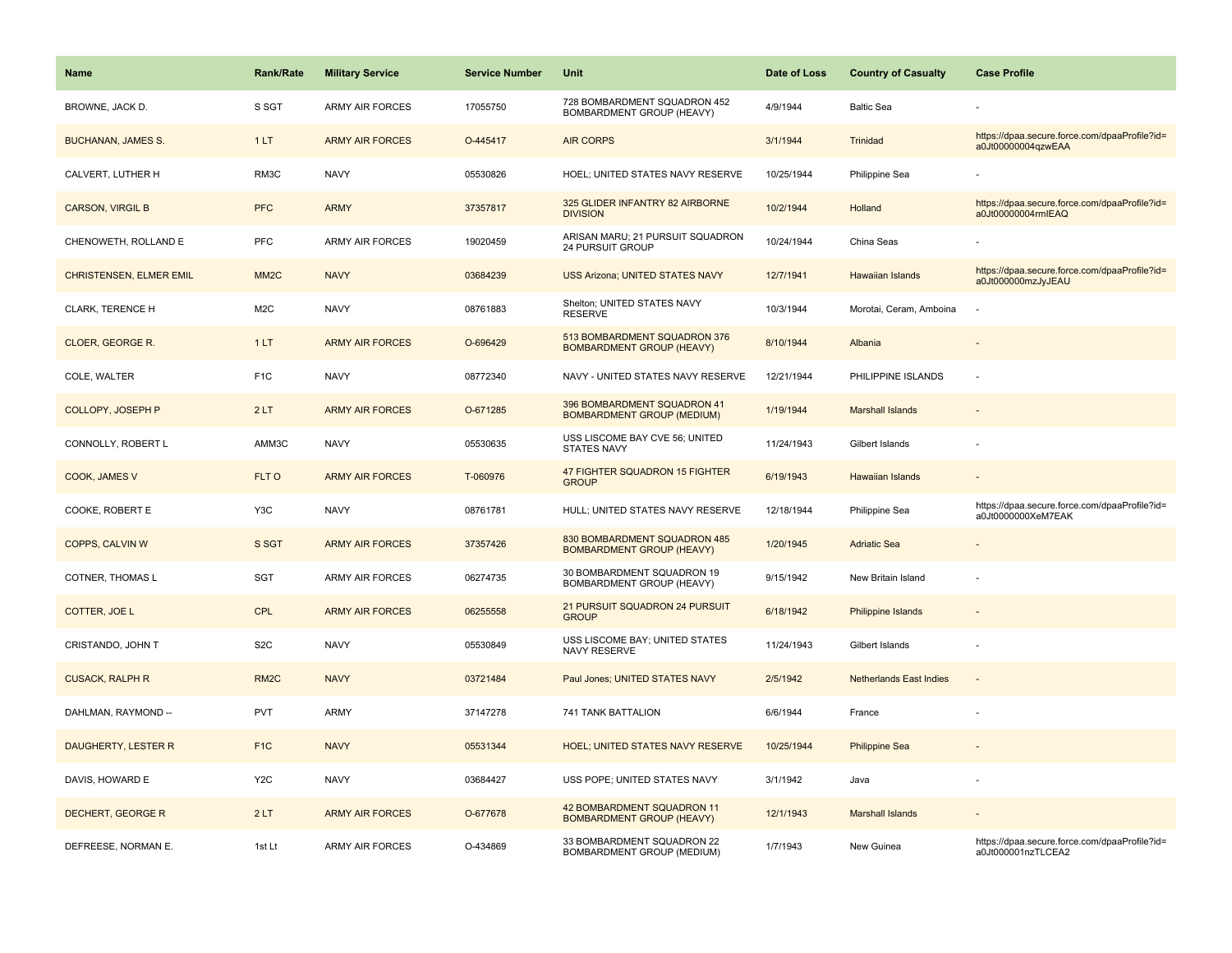| Name                         | <b>Rank/Rate</b>  | <b>Military Service</b> | <b>Service Number</b> | Unit                                                             | Date of Loss | <b>Country of Casualty</b>     | <b>Case Profile</b>                                                 |
|------------------------------|-------------------|-------------------------|-----------------------|------------------------------------------------------------------|--------------|--------------------------------|---------------------------------------------------------------------|
| <b>DEGRAW, CHARLES R</b>     | Pfc               | <b>ARMY</b>             | 37357397              | 357 INFANTRY 90 DIVISION                                         | 12/7/1944    | Germany                        |                                                                     |
| DICKEN, MARION UPTON         | S <sub>2</sub> C  | <b>NAVY</b>             | 03724076              | USS LAFFEY; UNITED STATES NAVY                                   | 11/13/1942   | Solomon Islands                |                                                                     |
| DILLON, WARREN --            | TM <sub>2</sub> C | <b>NAVY</b>             | 06602060              | SWORDFISH; UNITED STATES NAVY<br><b>RESERVE</b>                  | 1/29/1945    | Ryukyus Islands                |                                                                     |
| DISTERDICK, FRED L           | CAPT              | ARMY AIR FORCES         | O-424925              | HEADQUARTERS SQUADRON 7<br><b>FIGHTER COMMAND</b>                | 8/22/1943    | Hawaiian Islands               |                                                                     |
| DORMAN, DAVID J              | <b>PFC</b>        | <b>ARMY AIR FORCES</b>  | 6274793               | 28 MATERIALS SQUADRON 20 AIR BASE<br><b>GROUP</b>                | 6/12/1942    | <b>Philippine Islands</b>      | https://dpaa.secure.force.com/dpaaProfile?id=<br>a0Jt0000000XgwZEAS |
| DOZARK, CHARLES L            | LT.               | <b>NAVY</b>             | O-161275              | UNITED STATES NAVY RESERVE                                       | 4/6/1945     | Japan                          |                                                                     |
| DRYSDALE, JACK --            | <b>ENS</b>        | <b>NAVY</b>             | O-326464              | UNITED STATES NAVY RESERVE                                       | 7/4/1944     | Bonin & Volcano Islands        | $\overline{\phantom{a}}$                                            |
| DUGGER, HAROLD W             | S <sub>2</sub> C  | <b>NAVY</b>             | 06600884              | USS JARVIS; UNITED STATES NAVY<br><b>RESERVE</b>                 | 8/9/1942     | Solomon Islands                |                                                                     |
| DYE, EUGENE --               | S SGT             | <b>ARMY AIR FORCES</b>  | 37358342              | <b>AIR CORPS</b>                                                 | 6/3/1945     | Dakar                          |                                                                     |
| DYE, KENNETH C               | S <sub>2</sub> C  | <b>NAVY</b>             | 09672669              | NAVY - UNITED STATES NAVY RESERVE                                | 1/9/1945     | PHILIPPINE ISLANDS             | ÷.                                                                  |
| EADES, FLOYD J.              | <b>CPL</b>        | <b>ARMY AIR FORCES</b>  | 19020228              | 756 BOMBARDMENT SQUADRON 459<br><b>BOMBARDMENT GROUP (HEAVY)</b> | 1/9/1944     | <b>British West Indies</b>     |                                                                     |
| EICHLER, JOHN --             | <b>PVT</b>        | <b>ARMY</b>             | 37714022              | 148 INFANTRY 37 DIVISION                                         | 6/18/1945    | Philippine Islands             |                                                                     |
| ELLIOTT, HENRY J             | <b>PFC</b>        | <b>ARMY</b>             | 37454763              | ARMY - 105 INFANTRY 27 DIVISION                                  | 4/19/1945    | <b>JAPAN/OKINAWA</b>           |                                                                     |
| EMBREE, RALPH A              | CDR               | <b>NAVY</b>             | O-077166              | UNITED STATES NAVY                                               | 5/12/1945    | Japan                          | $\overline{\phantom{a}}$                                            |
| <b>FARNSWORTH, ROLLAND K</b> | FC <sub>1</sub> C | <b>NAVY</b>             | 03720207              | NAVY - UNITED STATES NAVY                                        | 12/3/1944    | PHILIPPINE ISLANDS             | $\sim$                                                              |
| FIELD, ERNEST R.             | <b>PVT</b>        | <b>ARMY</b>             | 37459762              | 142 INFANTRY 36 DIVISION                                         | 2/5/1944     | Italy                          |                                                                     |
| FISHER, DELBERT RAY          | S <sub>1C</sub>   | <b>NAVY</b>             | 03721636              | <b>USS Arizona; UNITED STATES NAVY</b>                           | 12/7/1941    | Hawaiian Islands               | https://dpaa.secure.force.com/dpaaProfile?id=<br>a0Jt00000004qx2EAA |
| FLESHER, STANLEY R           | S <sub>1</sub> C  | <b>NAVY</b>             | 03686113              | USS NORTHAMPTON; UNITED STATES<br><b>NAVY</b>                    | 11/30/1942   | Solomon Islands                |                                                                     |
| FLYNN, CARL H                | WT <sub>2</sub> C | <b>NAVY</b>             | 02951696              | Pillsbury; UNITED STATES NAVY                                    | 3/1/1942     | Indian Ocean                   |                                                                     |
| FORRESTER, WILLIAM R.        | AOM2C             | <b>NAVY</b>             | 05530437              | UNITED STATES NAVY RESERVE                                       | 11/11/1943   | Philippine Islands             |                                                                     |
| FOX, RALPH D                 | ARM3C             | <b>NAVY</b>             | 08763446              | UNITED STATES NAVY RESERVE                                       | 7/28/1945    | Pacific Ocean                  |                                                                     |
| FRAZIER, PAUL --             | S <sub>1</sub> C  | <b>NAVY</b>             | 08762654              | UNITED STATES NAVY RESERVE                                       | 9/22/1944    | Marshall Islands               |                                                                     |
| <b>GAY, CHARLES W</b>        | EM3C              | <b>NAVY</b>             | 08763489              | <b>BULLHEAD; UNITED STATES NAVY</b><br><b>RESERVE</b>            | 8/6/1945     | <b>Netherlands East Indies</b> |                                                                     |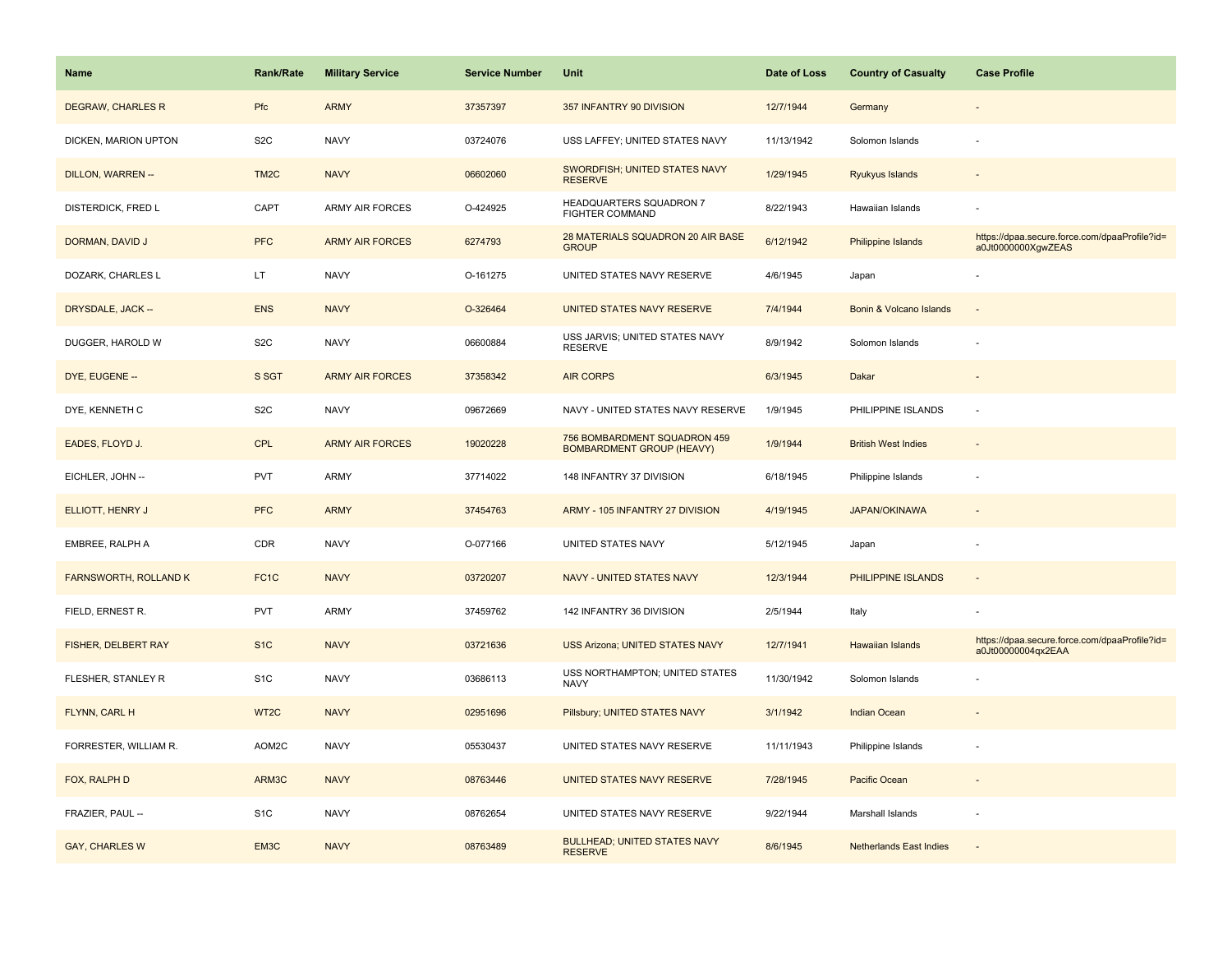| Name                     | <b>Rank/Rate</b>  | <b>Military Service</b> | <b>Service Number</b> | Unit                                                                  | Date of Loss | <b>Country of Casualty</b> | <b>Case Profile</b>                                                 |
|--------------------------|-------------------|-------------------------|-----------------------|-----------------------------------------------------------------------|--------------|----------------------------|---------------------------------------------------------------------|
| GIACHINO, MARTIN --      | <b>PVT</b>        | ARMY                    | 37085885              | ARISAN MARU; 194 TANK BATTALION                                       | 10/24/1944   | China Seas                 |                                                                     |
| <b>GLADSON, JOHN P</b>   | BM <sub>2</sub> C | <b>NAVY</b>             | 06181193              | NAVY - UNITED STATES NAVY RESERVE                                     | 12/10/1944   | <b>ENGLISH CHANNEL</b>     |                                                                     |
| GOLDTRAP, JOHN C         | LT COL            | <b>ARMY</b>             | O-020349              | ARMY - 57 INFANTRY REGIMENT (PS)                                      | 12/15/1944   | PHILIPPINE ISLANDS         | https://dpaa.secure.force.com/dpaaProfile?id=<br>a0Jt000001Fd5OBEAZ |
| <b>GORMAN, ANDREW --</b> | TEC <sub>5</sub>  | <b>ARMY</b>             | 39615313              | HMT Rohna; 853 ENGINEERS BATTALION<br>(AVIATION)                      | 11/26/1943   | Mediterranean Sea          | https://dpaa.secure.force.com/dpaaProfile?id=<br>a0Jt0000000Xk34EAC |
| <b>GREEN, MILES L</b>    | 1LT               | <b>ARMY AIR FORCES</b>  | O-730901              | 8 BOMBARDMENT SQUADRON 3<br><b>BOMBARDMENT GROUP (LIGHT)</b>          | 9/27/1943    | New Guinea                 |                                                                     |
| <b>GWYNN, CALLIS C</b>   | S <sub>2</sub> C  | <b>NAVY</b>             | 05548759              | SIGSBEE; UNITED STATES NAVY<br><b>RESERVE</b>                         | 4/14/1945    | <b>Philippine Sea</b>      |                                                                     |
| HAMBLIN, LEN S           | <b>ENS</b>        | <b>NAVY</b>             | O-326020              | NAVY - UNITED STATES NAVY RESERVE                                     | 2/6/1946     | <b>CAROLINE ISLANDS</b>    | https://dpaa.secure.force.com/dpaaProfile?id=<br>a0Jt000001nzYcmEAE |
| <b>HAMILTON, DUKE L</b>  | <b>T SGT</b>      | <b>ARMY AIR FORCES</b>  | 06274614              | 303 BOMBARDMENT GROUP (HEAVY),<br>427 BOMBARDMENT SQUADRON            | 1/23/1943    | <b>English Channel</b>     |                                                                     |
| HANKINS, HOWARD H        | TEC <sub>5</sub>  | ARMY AIR FORCES         | 19018231              | SHINYO MARU; HEADQUARTERS<br>SQUADRON 5 AIR BASE GROUP                | 9/7/1944     | Philippine Islands         |                                                                     |
| HANKS, BILLY D           | 1LT               | <b>ARMY AIR FORCES</b>  | O-737083              | 70 FIGHTER SQUADRON 18 FIGHTER<br><b>GROUP</b>                        | 4/19/1944    | <b>New Britain Island</b>  |                                                                     |
| HARMON, FRANK SEIBERT    | S <sub>2</sub> C  | <b>NAVY</b>             | 03722158              | USS ASTORIA; UNITED STATES NAVY                                       | 8/9/1942     | Solomon Islands            |                                                                     |
| HARPER, LESLIE F         | 2LT               | <b>ARMY AIR FORCES</b>  | O-762565              | 879 BOMBARDMENT SQUADRON 499<br><b>BOMBARDMENT GROUP (VERY HEAVY)</b> | 3/11/1945    | <b>Marianas Islands</b>    |                                                                     |
| HARRISON, MORSE GRANT    | ARM3C             | <b>NAVY</b>             | 03686060              | USS ENTERPRISE; UNITED STATES<br><b>NAVY</b>                          | 10/26/1942   | New Hebrides               |                                                                     |
| HAUF, EMANUEL --         | 1LT               | <b>ARMY AIR FORCES</b>  | O-803813              | 751 BOMBARDMENT SQUADRON 457<br><b>BOMBARDMENT GROUP (HEAVY)</b>      | 5/28/1944    | <b>English Channel</b>     |                                                                     |
| HERRON, CLAUDE W         | <b>PVT</b>        | ARMY                    | 20949134              | ARMY - 194 TANK BATTALION                                             | 7/9/1942     | PHILIPPINE ISLANDS         | https://dpaa.secure.force.com/dpaaProfile?id=<br>a0Jt0000000XmNVEA0 |
| <b>HIRSCH, LEONARD H</b> | FC <sub>3</sub> C | <b>NAVY</b>             | 08761892              | MONAGHAN; UNITED STATES NAVY<br><b>RESERVE</b>                        | 12/18/1944   | <b>Philippine Sea</b>      |                                                                     |
| HOGG, JAMES O            | <b>SGT</b>        | <b>ARMY AIR FORCES</b>  | 37358693              | 482 BOMBARDMENT SQUADRON 505<br>BOMBARDMENT GROUP (VERY HEAVY)        | 2/10/1945    | Marianas Islands           |                                                                     |
| HOMEC, FRANK E           | S <sub>2</sub> C  | <b>NAVY</b>             | 05531420              | <b>USS LISCOME BAY; UNITED STATES</b><br><b>NAVY RESERVE</b>          | 11/24/1943   | Gilbert Islands            |                                                                     |
| HOOVER, FLOYD C          | S SGT             | ARMY AIR FORCES         | 20939600              | 335 BOMBARDMENT SQUADRON 95<br>BOMBARDMENT GROUP (HEAVY)              | 6/13/1943    | <b>Baltic Sea</b>          |                                                                     |
| HOUX, FRANK L            | <b>CAPT</b>       | <b>ARMY AIR FORCES</b>  | O-397398              | 42 BOMBARDMENT SQUADRON 11<br><b>BOMBARDMENT GROUP (HEAVY)</b>        | 2/1/1943     | Solomon Islands            |                                                                     |
| HOWARD, EARL T           | S SGT             | <b>ARMY AIR FORCES</b>  | 37088667              | 72 BOMBARDMENT SQUADRON 5<br>BOMBARDMENT GROUP (HEAVY)                | 10/10/1943   | Solomon Islands            |                                                                     |
| HUNNELL, VERN H          | 2LT               | <b>ARMY AIR FORCES</b>  | O-766833              | 45 BOMBARDMENT SQUADRON 40<br><b>BOMBARDMENT GROUP (VERY HEAVY)</b>   | 11/27/1944   | India                      | https://dpaa.secure.force.com/dpaaProfile?id=<br>a0Jt000001EcdR8EAJ |
| HUNTER, JOHN S           | TM <sub>1</sub> C | <b>NAVY</b>             | 03683591              | USS MEREDITH; UNITED STATES NAVY                                      | 10/15/1942   | Coral Sea                  |                                                                     |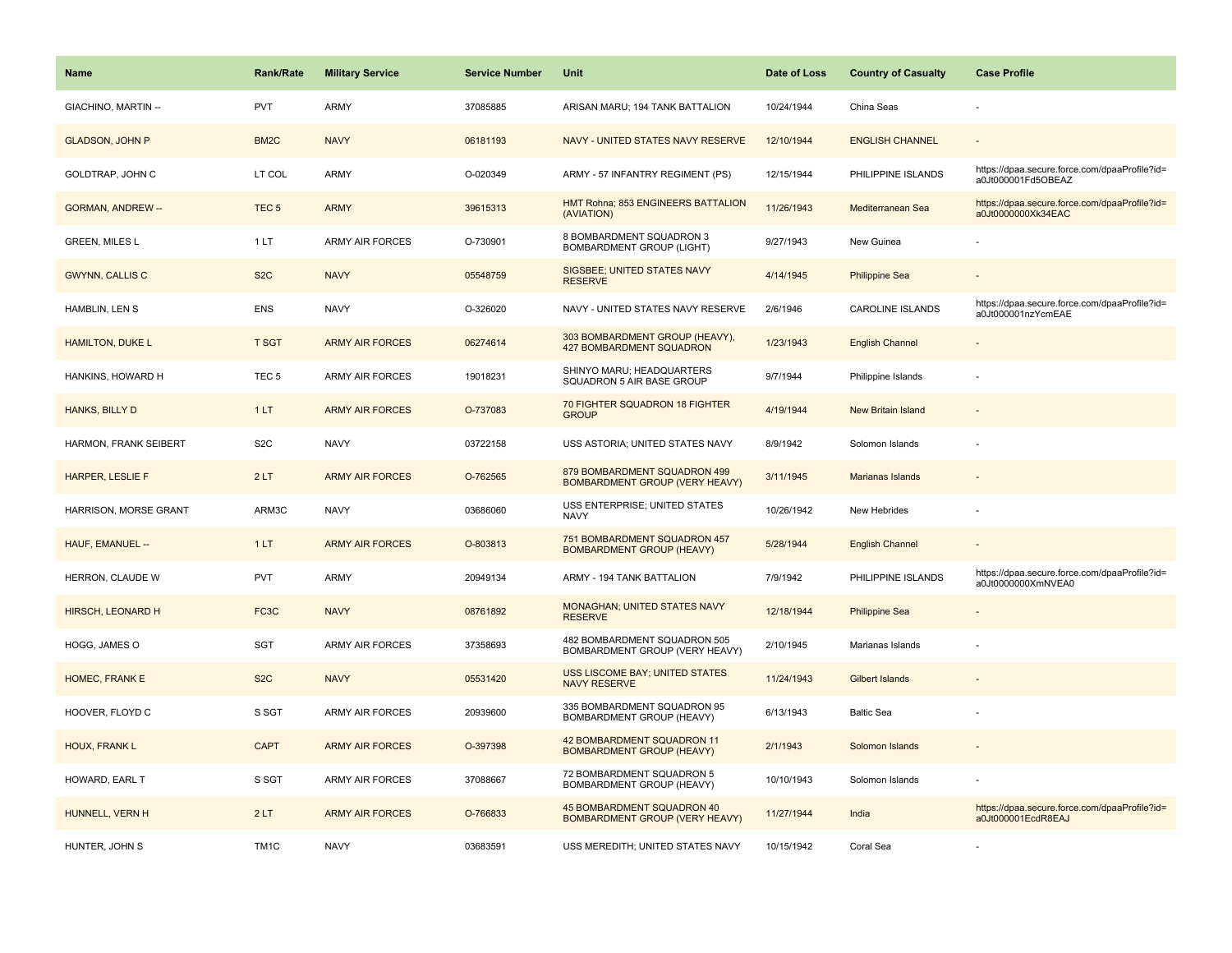| Name                         | <b>Rank/Rate</b>  | <b>Military Service</b> | <b>Service Number</b> | Unit                                                                | Date of Loss | <b>Country of Casualty</b>                             | <b>Case Profile</b>                                                 |
|------------------------------|-------------------|-------------------------|-----------------------|---------------------------------------------------------------------|--------------|--------------------------------------------------------|---------------------------------------------------------------------|
| <b>JOHNSON, JAMES S</b>      | 1LT               | <b>ARMY AIR FORCES</b>  | O-725736              | 487 BOMBARDMENT SQUADRON 340<br><b>BOMBARDMENT GROUP (MEDIUM)</b>   | 4/23/1943    | Tunisia                                                |                                                                     |
| KANT, CHARLES W              | 2LT               | ARMY AIR FORCES         | O-687856              | 704 BOMBARDMENT SQUADRON 446<br>BOMBARDMENT GROUP (HEAVY)           | 12/20/1943   | North Sea or Tyrrhenian<br>Sea                         |                                                                     |
| KARELL, CARL --              | <b>CPL</b>        | <b>ARMY</b>             | 19056268              | ARISAN MARU; 59 COAST ARTILLERY<br><b>REGIMENT</b>                  | 10/24/1944   | <b>China Seas</b>                                      |                                                                     |
| KING, JOHN V                 | MAJ               | ARMY                    | O-165547              | ARMY - HARBOR DEFENSE OF MANILA                                     | 1/9/1945     | <b>FORMOSA</b>                                         | https://dpaa.secure.force.com/dpaaProfile?id=<br>a0Jt000000PgME0EAN |
| <b>KINNISON, WILLIS L</b>    | S <sub>1</sub> C  | <b>NAVY</b>             | 06181850              | UNITED STATES NAVY RESERVE                                          | 12/30/1943   | <b>Atlantic Ocean: North</b><br><b>American Waters</b> |                                                                     |
| KIZZIRE, WILLIAM L.          | CAPT              | <b>ARMY AIR FORCES</b>  | O-726787              | 498 BOMBARDMENT SQUADRON 345<br>BOMBARDMENT GROUP (MEDIUM)          | 11/27/1943   | New Guinea                                             | https://dpaa.secure.force.com/dpaaProfile?id=<br>a0Jt000001nzQCdEAM |
| KORMAS, JOHN E.              | Pfc               | <b>ARMY AIR FORCES</b>  | 6581161               | <b>HEADQUARTERS SQUADRON 19</b><br><b>BOMBARDMENT GROUP (HEAVY)</b> | 4/12/1942    | Philippine Islands                                     | https://dpaa.secure.force.com/dpaaProfile?id=<br>a0Jt000001nl4uJEAS |
| LANE, EDWARD WALLACE         | COX               | <b>NAVY</b>             | 03721156              | USS Arizona; UNITED STATES NAVY                                     | 12/7/1941    | Hawaiian Islands                                       | https://dpaa.secure.force.com/dpaaProfile?id=<br>a0Jt0000000BSSIEA4 |
| <b>LARSON, JOSEPH ERNEST</b> | F <sub>1</sub> C  | <b>NAVY</b>             | 03721800              | <b>USS ASTORIA; UNITED STATES NAVY</b>                              | 8/9/1942     | Solomon Islands                                        |                                                                     |
| LAWSON, RAYMOND P            | C M               | <b>NAVY</b>             | 00071009              | UNITED STATES NAVY                                                  | 7/20/1942    | Philippine Islands                                     | https://dpaa.secure.force.com/dpaaProfile?id=<br>a0Jt0000000LIGoEAK |
| <b>LINTON, GEORGE EDWARD</b> | F <sub>2</sub> C  | <b>NAVY</b>             | 03721415              | <b>USS Arizona; UNITED STATES NAVY</b>                              | 12/7/1941    | <b>Hawaiian Islands</b>                                | https://dpaa.secure.force.com/dpaaProfile?id=<br>a0Jt00000004op7EAA |
| LIVINGSTON, RAYMOND P        | <b>PVT</b>        | ARMY                    | 17023964              | ARISAN MARU; 59 COAST ARTILLERY<br><b>REGIMENT</b>                  | 10/24/1944   | China Seas                                             |                                                                     |
| LOUDON, LEROY E              | QM3C              | <b>NAVY</b>             | 03723878              | <b>GRAYLING; UNITED STATES NAVY</b>                                 | 9/24/1943    | China Seas                                             |                                                                     |
| LUCAS, BERNARD R.            | T SGT             | <b>ARMY AIR FORCES</b>  | 17054597              | 328 BOMBARDMENT SQUADRON 93<br>BOMBARDMENT GROUP (HEAVY)            | 8/1/1943     | Rumania                                                | https://dpaa.secure.force.com/dpaaProfile?id=<br>a0Jt0000000Xe7vEAC |
| LUERS, RALPH D               | S <sub>1</sub> C  | <b>NAVY</b>             | 05532038              | <b>NAVY - UNITED STATES NAVY</b>                                    | 2/21/1945    | <b>BONIN &amp; VOLCANO</b><br><b>ISLANDS</b>           |                                                                     |
| MADSEN, ARNOLD --            | <b>PVT</b>        | ARMY                    | 39583510              | LST577; INFANTRY                                                    | 2/11/1945    | Philippine Sea                                         |                                                                     |
| MANN, JAMES W                | S <sub>2</sub> C  | <b>NAVY</b>             | 05532391              | FRANKLIN; UNITED STATES NAVY<br><b>RESERVE</b>                      | 3/19/1945    | Japan                                                  |                                                                     |
| MARCEAU, WILFRID L           | S <sub>1</sub> C  | <b>NAVY</b>             | 06603432              | UNITED STATES NAVY RESERVE                                          | 3/9/1943     | North Atlantic Ocean                                   |                                                                     |
| <b>MARIETTE, MAXWELL A</b>   | PHM <sub>2C</sub> | <b>NAVY</b>             | 03720588              | ARISAN MARU; UNITED STATES NAVY                                     | 10/24/1944   | Philippine Islands                                     |                                                                     |
| MASSEY, JOSEPH D             | S SGT             | ARMY                    | 31292732              | SS Leopoldville; 262 INFANTRY 66<br><b>DIVISION</b>                 | 12/24/1944   | English Channel                                        |                                                                     |
| <b>MCCANN, IRVING G</b>      | LT.               | <b>NAVY</b>             | O-075089              | USS VINCENNES; UNITED STATES NAVY                                   | 8/9/1942     | Solomon Islands                                        |                                                                     |
| MCDONALD, JAMES S            | Capt              | ARMY                    | O-372939              | ARISAN MARU; 41 INFANTRY 41<br>DIVISION (PHILIPPINE SCOUT)          | 10/24/1944   | China Seas                                             |                                                                     |
| MCELHANEY, LUTHER G          | S Sgt             | <b>ARMY</b>             | 06529331              | <b>QUARTERMASTER CORPS</b>                                          | 4/13/1942    | Philippine Islands                                     | https://dpaa.secure.force.com/dpaaProfile?id=<br>a0Jt000001n5j0AEAQ |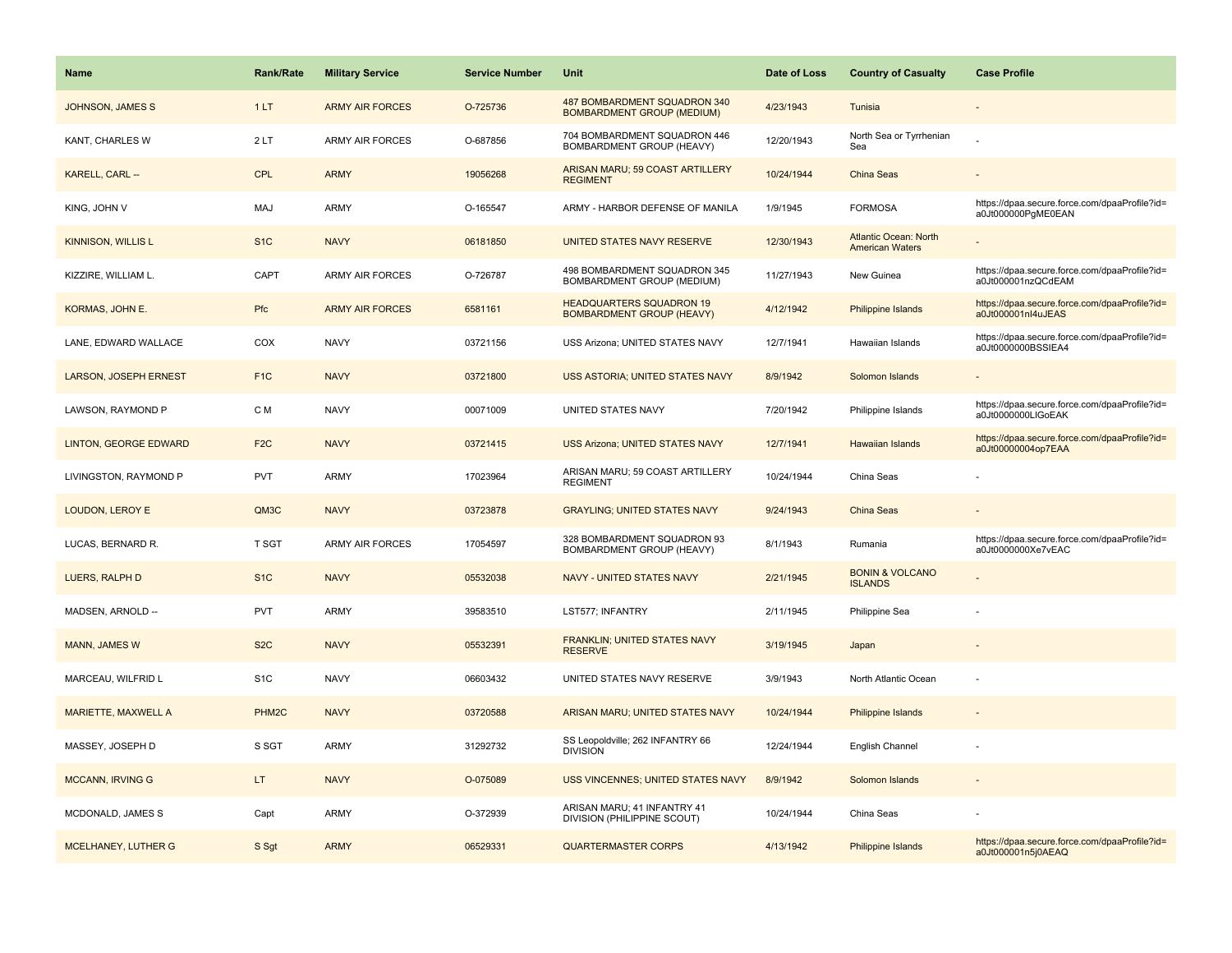| <b>Name</b>               | Rank/Rate         | <b>Military Service</b> | <b>Service Number</b> | Unit                                                                  | Date of Loss | <b>Country of Casualty</b>               | <b>Case Profile</b>                                                 |
|---------------------------|-------------------|-------------------------|-----------------------|-----------------------------------------------------------------------|--------------|------------------------------------------|---------------------------------------------------------------------|
| MCFARLAND, JOHN A         | SEA1              | <b>NAVY</b>             | 03721262              | USS NORTHAMPTON; UNITED STATES<br><b>NAVY</b>                         | 11/30/1942   | Solomon Islands                          |                                                                     |
| <b>MCGOWAN, GALE B</b>    | 1st Lt            | <b>ARMY AIR FORCES</b>  | O-764405              | 707 BOMBARDMENT SQUADRON 446<br><b>BOMBARDMENT GROUP (HEAVY)</b>      | 12/27/1944   | <b>English Channel</b>                   |                                                                     |
| MILLER, FRED JAMES        | S <sub>2</sub> C  | <b>NAVY</b>             | 06600639              | UNITED STATES NAVY                                                    | 5/16/1942    | Atlantic Ocean: North<br>American Waters |                                                                     |
| <b>MORE, DELBERT M</b>    | SF <sub>1</sub> C | <b>NAVY</b>             | 06181450              | <b>USS LISCOME BAY; UNITED STATES</b><br><b>NAVY RESERVE</b>          | 11/24/1943   | <b>Gilbert Islands</b>                   |                                                                     |
| MORGAREIDGE, JAMES ORRIES | F <sub>2</sub> C  | <b>NAVY</b>             | 03722038              | USS Arizona; UNITED STATES NAVY                                       | 12/7/1941    | Hawaiian Islands                         | https://dpaa.secure.force.com/dpaaProfile?id=<br>a0Jt00000004oonEAA |
| MORRIS, JOSEPH A.         | LT COL            | <b>ARMY AIR FORCES</b>  | O-022421              | <b>HEADQUARTERS 353 FIGHTER GROUP</b>                                 | 8/17/1944    | France                                   |                                                                     |
| MORROW, HUGH E            | AOM2C             | <b>NAVY</b>             | 06601766              | UNITED STATES NAVY RESERVE                                            | 5/1/1944     | Aleutian Islands                         |                                                                     |
| MUNOZ, JOHN --            | S <sub>1</sub> C  | <b>NAVY</b>             | 08762223              | Warrington; UNITED STATES NAVY                                        | 9/13/1944    | <b>Atlantic Ocean</b>                    |                                                                     |
| MURPHY, LLOYD G           | CAPT              | <b>ARMY</b>             | O-351025              | <b>INFANTRY</b>                                                       | 1/27/1945    | China Seas                               |                                                                     |
| MUSFELT, ROY W            | <b>PFC</b>        | <b>ARMY AIR FORCES</b>  | 19020265              | SHINYO MARU; HEADQUARTERS<br>SQUADRON 5 AIR BASE GROUP                | 9/7/1944     | <b>Philippine Islands</b>                |                                                                     |
| MUSGRAVE, FRANCIS D       | S <sub>1</sub> C  | <b>NAVY</b>             | 03722163              | USS WORDEN; UNITED STATES NAVY                                        | 1/12/1943    | Alaska                                   |                                                                     |
| NAGY, FRANK T             | GM3C              | <b>NAVY</b>             | 05531046              | SS JOHN STRAUB; UNITED STATES<br><b>NAVY RESERVE</b>                  | 4/10/1944    | <b>Aleutian Islands</b>                  | $\sim$                                                              |
| NEU, LAWRENCE H           | LT /JG/           | <b>NAVY</b>             | O-124567              | UNITED STATES NAVY RESERVE                                            | 6/10/1943    | Atlantic Ocean                           |                                                                     |
| OELKE, CLAYTON L          | MM <sub>2</sub> C | <b>NAVY</b>             | 03684436              | <b>UNITED STATES NAVY</b>                                             | 3/1/1942     | <b>Indian Ocean</b>                      |                                                                     |
| OLDS, VIRGIL --           | MAJ               | <b>ARMY AIR FORCES</b>  | O-368890              | 874 BOMBARDMENT SQUADRON 498<br>BOMBARDMENT GROUP (VERY HEAVY)        | 5/25/1946    | Japan/Okinawa                            |                                                                     |
| <b>PACKER, PAUL WISER</b> | FLT O             | <b>ARMY AIR FORCES</b>  | T-000348              | 344 BOMBARDMENT SQUADRON 98<br><b>BOMBARDMENT GROUP (HEAVY)</b>       | 8/1/1943     | Rumania                                  |                                                                     |
| PATTEE, CLIFTON E         | EM <sub>1</sub> C | <b>NAVY</b>             | 03684269              | TULLIBEE; UNITED STATES NAVY                                          | 3/26/1944    | Caroline Islands                         |                                                                     |
| PATTERSON, MILTON A       | 1LT               | <b>ARMY AIR FORCES</b>  | O-740902              | 700 BOMBARDMENT SQUADRON 445<br><b>BOMBARDMENT GROUP (HEAVY)</b>      | 12/20/1943   | North Sea or Tyrrhenian<br>Sea           |                                                                     |
| PIETSCH, CARTER A         | Pfc               | <b>ARMY</b>             | 37457922              | 5307 COMPOSITE UNIT                                                   | 3/7/1944     | <b>BURMA</b>                             |                                                                     |
| POLLAT, LAVERN A          | S <sub>1C</sub>   | <b>NAVY</b>             | 05531330              | <b>HOEL: UNITED STATES NAVY RESERVE</b>                               | 10/25/1944   | <b>Philippine Sea</b>                    |                                                                     |
| PORTER, JOHN E            | PFC               | ARMY AIR FORCES         | 06274789              | 27 MATERIALS SQUADRON 20 AIR BASE<br><b>GROUP</b>                     | 7/25/1942    | Philippine Islands                       | https://dpaa.secure.force.com/dpaaProfile?id=<br>a0Jt0000000ccBPEAY |
| PRINGLE, HYRUM P          | CPL               | <b>ARMY AIR FORCES</b>  | 19121366              | 882 BOMBARDMENT SQUADRON 500<br><b>BOMBARDMENT GROUP (VERY HEAVY)</b> | 12/13/1944   | Japan/Okinawa                            |                                                                     |
| RAUZI, JOHN A             | 2LT               | <b>ARMY AIR FORCES</b>  | O-785507              | AIR CORPS                                                             | 4/16/1945    | Marianas Islands                         |                                                                     |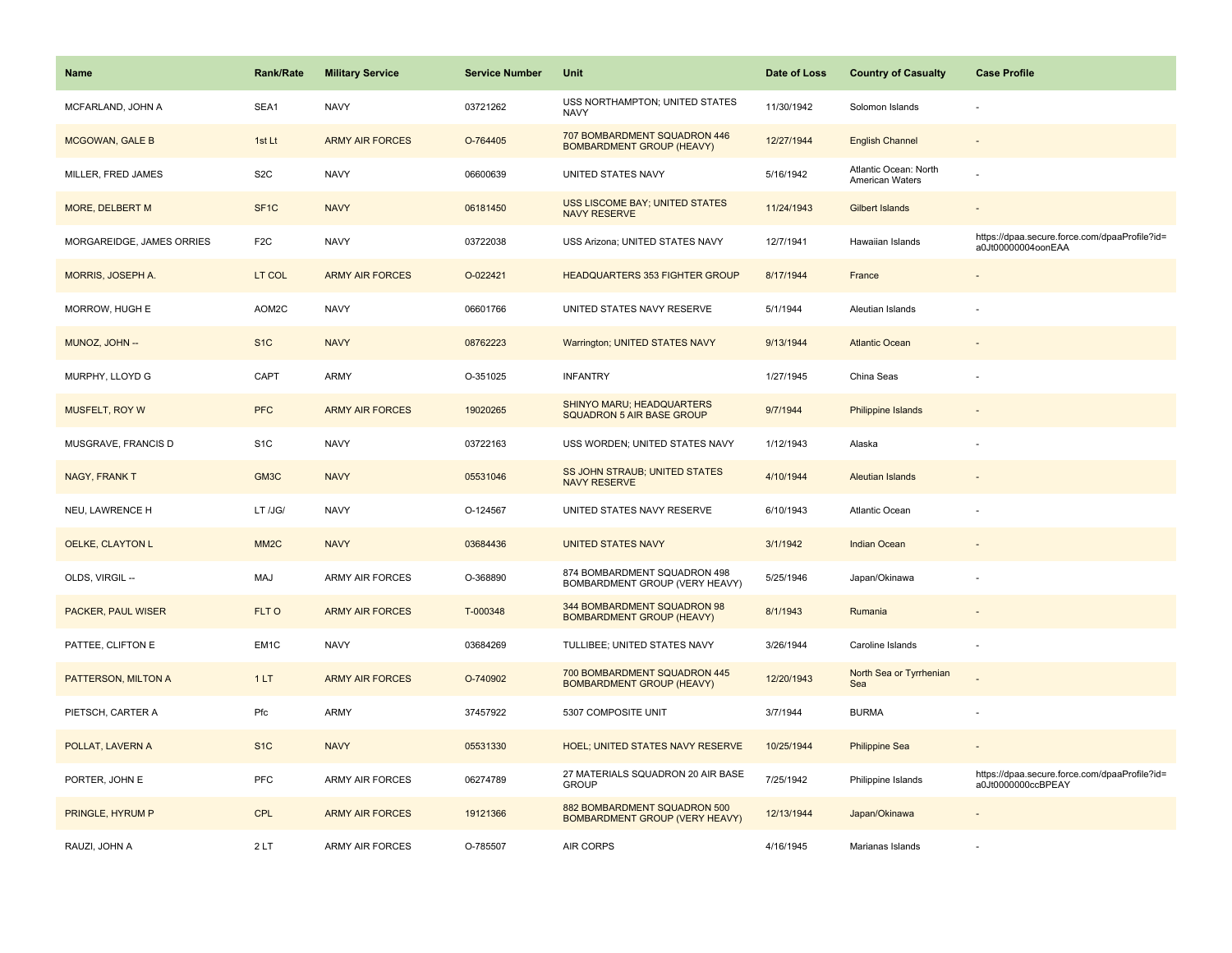| <b>Name</b>                  | Rank/Rate         | <b>Military Service</b> | <b>Service Number</b> | Unit                                                                                  | Date of Loss | <b>Country of Casualty</b> | <b>Case Profile</b>                                                 |
|------------------------------|-------------------|-------------------------|-----------------------|---------------------------------------------------------------------------------------|--------------|----------------------------|---------------------------------------------------------------------|
| REALING, LYLE O              | FC <sub>2</sub> C | <b>NAVY</b>             | 05531486              | NAVY - UNITED STATES NAVY RESERVE                                                     | 7/30/1945    | PHILIPPINE SEA             | https://dpaa.secure.force.com/dpaaProfile?id=<br>a0Jt0000000LkbqEAC |
| RICHARDS, JAMES G            | 1LT               | <b>ARMY AIR FORCES</b>  | O-676652              | 82 SQUADRON 71 TACTICAL<br>RECONNAISSANCE GROUP                                       | 12/4/1944    | Morotai, Ceram, Amboina    | ٠.                                                                  |
| RICHARDSON, FLOYD J          | <b>PVT</b>        | <b>ARMY</b>             | 37356717              | <b>743 TANK BATTALION</b>                                                             | 7/26/1944    | France                     |                                                                     |
| ROBERTSON, ROBERT N          | MM3C              | <b>NAVY</b>             | 03721041              | USS HOUSTON (CA-30); UNITED STATES<br><b>NAVY</b>                                     | 3/1/1942     | Java                       |                                                                     |
| <b>ROE, GEORGE W</b>         | 2LT               | <b>ARMY AIR FORCES</b>  | O-752447              | 491 BOMBARDMENT SQUADRON 341<br><b>BOMBARDMENT GROUP (MEDIUM)</b>                     | 5/13/1944    | China                      |                                                                     |
| RONEY, KENDRICK F            | <b>PFC</b>        | ARMY                    | 37088288              | 157 INFANTRY 45 DIVISION                                                              | 7/17/1945    | Italy                      |                                                                     |
| ROSETTI, LOUIE --            | <b>T SGT</b>      | <b>ARMY AIR FORCES</b>  | 37086938              | 342 BOMBARDMENT SQUADRON 97<br><b>BOMBARDMENT GROUP (HEAVY)</b>                       | 4/17/1943    | Sicily                     |                                                                     |
| RUSSELL, DOYLE L             | MAJ               | <b>ARMY AIR FORCES</b>  | O-724786              | 772 BOMBARDMENT SQUADRON 463<br>BOMBARDMENT GROUP (HEAVY)                             | 6/9/1944     | Adriatic Sea               |                                                                     |
| RUSSELL, EVERARD E           | TEC <sub>5</sub>  | <b>ARMY</b>             | 37454491              | <b>348 ENGINEERS COMBAT BATTALION</b>                                                 | 6/8/1944     | <b>English Channel</b>     |                                                                     |
| SALISBURY, IRVIN C           | 2LT               | <b>ARMY AIR FORCES</b>  | O-691118              | AIR CORPS                                                                             | 4/9/1944     | Newfoundland               |                                                                     |
| SANDERCOCK, THEOPHILUS G.    | <b>SGT</b>        | <b>ARMY</b>             | 37087044              | 327 GLIDER INFANTRY REGIMENT 101<br><b>AIRBORNE DIVISION</b>                          | 12/21/1945   |                            |                                                                     |
| SARE, PARKER ELLIOT          | MM <sub>2</sub> C | <b>NAVY</b>             | 03683491              | USS LAFFEY; UNITED STATES NAVY                                                        | 11/13/1942   | Solomon Islands            |                                                                     |
| <b>SCHILLING, WILLIAM --</b> | <b>PFC</b>        | <b>ARMY</b>             | 20950385              | ARISAN MARU; 194 TANK BATTALION                                                       | 10/24/1944   | <b>China Seas</b>          |                                                                     |
| SCHLISKE, ELMER E            | 2d Lt             | <b>ARMY</b>             | O-934500              | SHINYO MARU; ORDNANCE<br><b>DEPARTMENT</b>                                            | 9/7/1944     | Philippine Islands         |                                                                     |
| <b>SCHWARTZKOPF, RE</b>      | <b>SGT</b>        | <b>ARMY</b>             | 37457920              | 398 INFANTRY 100 DIVISION                                                             | 4/8/1945     | Germany                    |                                                                     |
| SCOTT, GLENDON L             | TM3C              | <b>NAVY</b>             | 06602058              | <b>GRAYLING; UNITED STATES NAVY</b><br><b>RESERVE</b>                                 | 9/24/1943    | Philippine Islands         |                                                                     |
| SHARP, GERALD W              | <b>PFC</b>        | <b>ARMY AIR FORCES</b>  | 19020145              | Hokusen Maru; 19 SQUADRON 20 AIR<br><b>BASE GROUP</b>                                 | 10/29/1944   | China Seas                 |                                                                     |
| SHYNE, MILAN E               | SM3C              | <b>NAVY</b>             | 05531427              | OMMANEY BAY; UNITED STATES NAVY<br><b>RESERVE</b>                                     | 1/4/1945     | Philippine Islands         |                                                                     |
| SIMPSON, JACK M              | <b>PVT</b>        | <b>ARMY</b>             | 37454639              | 501 PARACHUTE INFANTRY REGIMENT                                                       | 6/6/1944     | France                     |                                                                     |
| SLAGLE, ROBERT E.            | 2LT               | <b>ARMY AIR FORCES</b>  | O-760082              | 380 BOMBARDMENT SQUADRON 310<br>BOMBARDMENT GROUP (MEDIUM)                            | 6/22/1944    | Italy                      |                                                                     |
| <b>SPEIGHT, FRANK R</b>      | <b>SGT</b>        | <b>ARMY AIR FORCES</b>  | 06274601              | SHINYO MARU; HEADQUARTERS<br>SQUADRON 19 BOMBARDMENT GROUP<br>(HEAVY)                 | 9/7/1944     | <b>Philippine Islands</b>  | $\sim$                                                              |
| SPENCE, FREMEN J             | SGT               | ARMY AIR FORCES         | 06274792              | ARISAN MARU; HEADQUARTERS<br>SQUADRON AIR FORCE UNITED STATES<br>ARMY FORCES FAR EAST | 10/24/1944   | China Seas                 |                                                                     |
| SPILLANE, MICHAEL P          | S SGT             | <b>ARMY AIR FORCES</b>  | 17055211              | 77 BOMBARDMENT SQUADRON 28<br><b>BOMBARDMENT GROUP (HEAVY)</b>                        | 12/30/1944   | Pacific Ocean              |                                                                     |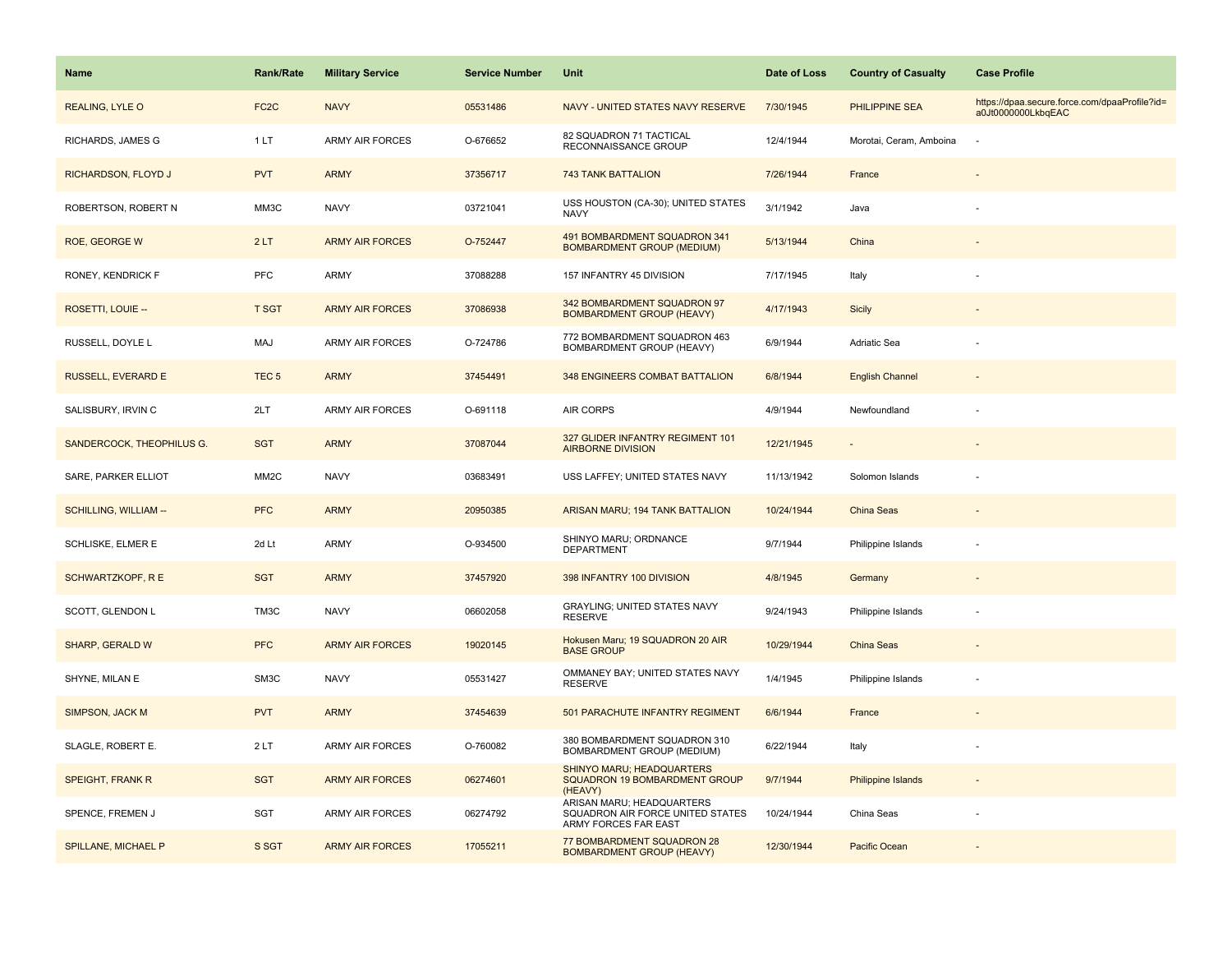| <b>Name</b>                | <b>Rank/Rate</b> | <b>Military Service</b> | <b>Service Number</b> | Unit                                                                                    | Date of Loss | <b>Country of Casualty</b>     | <b>Case Profile</b>                                                 |
|----------------------------|------------------|-------------------------|-----------------------|-----------------------------------------------------------------------------------------|--------------|--------------------------------|---------------------------------------------------------------------|
| SQUIRES, WAYNE P           | Ens              | <b>NAVY</b>             | O-306283              | USS MANILA BAY; UNITED STATES NAVY<br><b>RESERVE</b>                                    | 10/1/1944    | Pacific Ocean                  |                                                                     |
| ST JOHN, JAMES WESLEY      | SEA1             | <b>NAVY</b>             | 03724172              | SS Thomas Conlon; UNITED STATES<br><b>NAVY</b>                                          | 9/9/1943     | Alaska                         |                                                                     |
| STACK, JAMES W             | CPL              | <b>ARMY AIR FORCES</b>  | 37357964              | 394 BOMBARDMENT SQUADRON 5<br>BOMBARDMENT GROUP (HEAVY)                                 | 3/9/1945     | Philippine Islands             |                                                                     |
| <b>STAFFORD, CHARLES A</b> | Capt             | <b>ARMY</b>             | O-022686              | <b>MEDICAL CORPS</b>                                                                    | 3/3/1942     | Australia                      |                                                                     |
| STEEL, GEORGE D.           | 2d Lt            | <b>ARMY AIR FORCES</b>  | O-2036224             | HEADQUARTERS FAR EAST AIR<br><b>SERVICES COMMAND</b>                                    | 10/1/1944    | New Guinea                     |                                                                     |
| STEINBRINK, EARL Z         | F <sub>1</sub> C | <b>NAVY</b>             | 08905228              | <b>SCAMP; UNITED STATES NAVY</b><br><b>RESERVE</b>                                      | 12/5/1944    | Bonin & Volcano Islands        | $\sim$                                                              |
| STETZ, FRANK CHARLES       | S <sub>1</sub> C | <b>NAVY</b>             | 06600874              | SS WARRIOR; UNITED STATES NAVY<br><b>RESERVE</b>                                        | 7/1/1942     | Puerto Rico                    |                                                                     |
| <b>STEWART, ARLIE A</b>    | <b>M SGT</b>     | <b>ARMY</b>             | 06076972              | <b>HMT Rohna; INFANTRY</b>                                                              | 11/26/1943   | Mediterranean Sea              |                                                                     |
| STUDER, MICHAEL J          | BM1C             | <b>NAVY</b>             | 03721597              | LUCE; UNITED STATES NAVY                                                                | 5/4/1945     | China Seas                     |                                                                     |
| <b>STUDEY, DARELD A</b>    | <b>PFC</b>       | <b>ARMY</b>             | 37710048              | 383 INFANTRY 96 DIVISION                                                                | 9/4/1945     | <b>Philippine Islands</b>      |                                                                     |
| SURESON, JAMES A           | 1st Lt           | ARMY AIR FORCES         | O-434691              | 6 FIGHTER SQUADRON 18 FIGHTER<br><b>GROUP</b>                                           | 10/4/1942    | Hawaiian Islands               |                                                                     |
| <b>TALLMAN, ROBERT G</b>   | <b>CPL</b>       | <b>ARMY AIR FORCES</b>  | 37359013              | <b>AIR CORPS</b>                                                                        | 8/1/1945     | <b>Gilbert Islands</b>         | https://dpaa.secure.force.com/dpaaProfile?id=<br>a0Jt000001442m5EAA |
| TERRY, JACK A              | S <sub>2</sub> C | <b>NAVY</b>             | 08761609              | USS LISCOME BAY; UNITED STATES<br>NAVY                                                  | 11/24/1943   | Gilbert Islands                |                                                                     |
| THOMPSON, LLOYD --         | 2LT              | <b>ARMY AIR FORCES</b>  | O-736607              | 337 BOMBARDMENT SQUADRON 96<br><b>BOMBARDMENT GROUP (HEAVY)</b>                         | 12/16/1943   | North Sea or Tyrrhenian<br>Sea |                                                                     |
| TRUJILLO, PAUL P           | SGT              | <b>ARMY AIR FORCES</b>  | 37358496              | 62 BOMBARDMENT SQUADRON 39<br>BOMBARDMENT GROUP (VERY HEAVY)                            | 4/27/1945    | Japan/Okinawa                  |                                                                     |
| TURNER, FLOYD E            | Ens              | <b>NAVY RESERVE</b>     | 346985                | UNITED STATES NAVY RESERVE                                                              | 2/16/1945    | Japan                          |                                                                     |
| VALHUSKY, ARTHUR JOHN      | AMM2C            | <b>NAVY</b>             | 03722907              | VPB 101/VB-51 (Came as replacements<br>from VPB-102/B-52), UNITED STATES<br><b>NAVY</b> | 3/5/1943     | Solomon Islands                |                                                                     |
| <b>VONDRA, ELDON E</b>     | 2LT              | <b>ARMY AIR FORCES</b>  | O-675957              | 27 FIGHTER SQUADRON 1 FIGHTER<br><b>GROUP</b>                                           | 12/2/1944    | Italy                          |                                                                     |
| VORPAHL, ARTHUR H          | LT.              | <b>NAVY</b>             | O-071386              | UNITED STATES NAVY                                                                      | 3/1/1942     | Indian Ocean                   |                                                                     |
| <b>WAGNER, ROBERT T</b>    | <b>PFC</b>       | <b>ARMY</b>             | 17055796              | 505 PARACHUTE INFANTRY 82<br><b>AIRBORNE DIVISION</b>                                   | 4/6/1945     | Germany                        |                                                                     |
| WALKER, HARRY E E          | EM2C             | <b>NAVY</b>             | 05530296              | Maddox; UNITED STATES NAVY<br>RESERVE                                                   | 7/10/1943    | Mediterranean Sea              | $\sim$                                                              |
|                            |                  |                         |                       |                                                                                         |              |                                |                                                                     |
| WALKER, HARRY O O          | <b>COX</b>       | <b>NAVY</b>             | 03684056              | Langley; UNITED STATES NAVY                                                             | 3/1/1942     | <b>Indian Ocean</b>            |                                                                     |